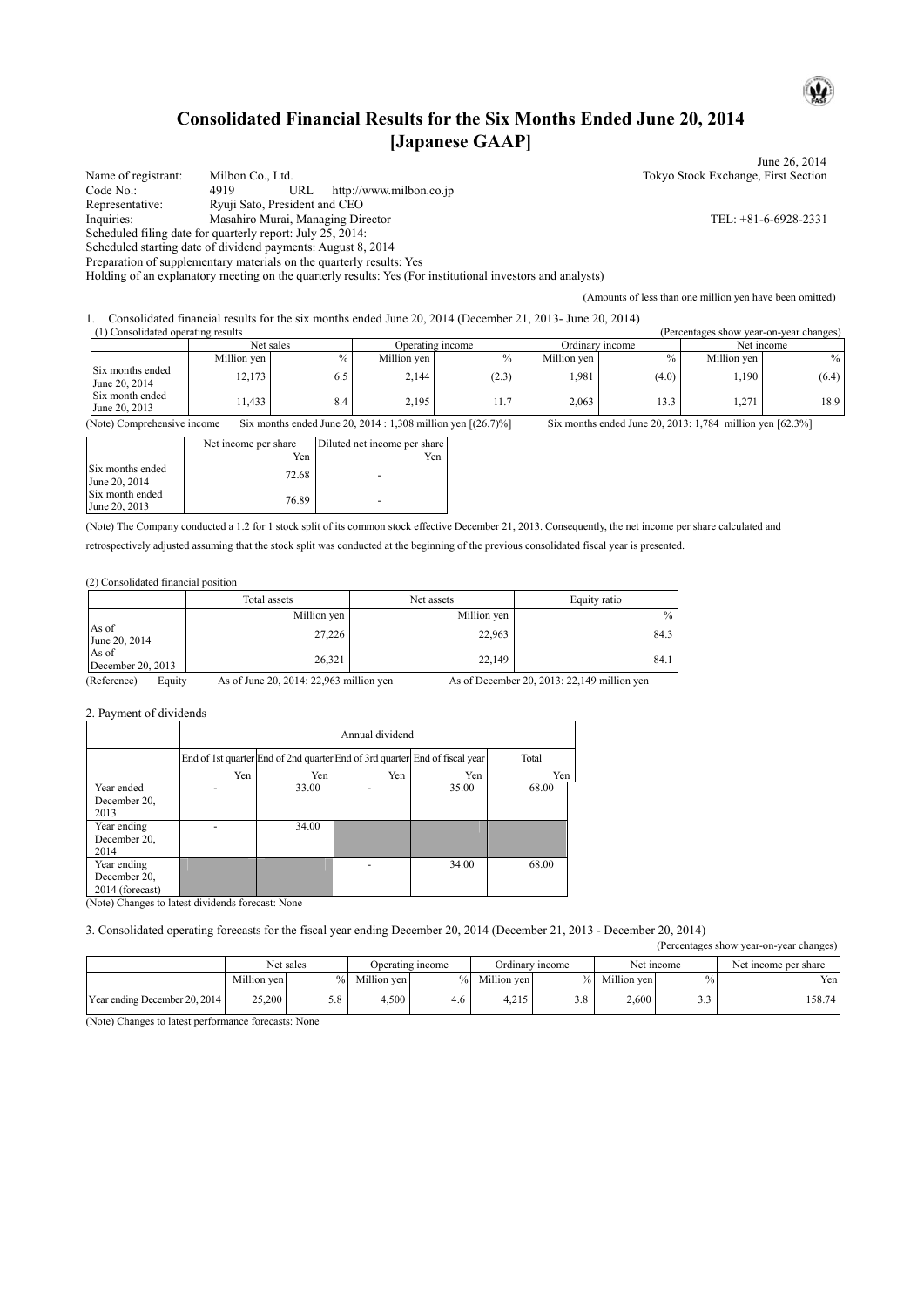\*Notes

- (1) Significant changes in subsidiaries during the period
	- (changes in specified subsidiaries accompanied by changes in the scope of consolidation) : None New: 0 companies (Company name: )

(2) Application of accounting methods specific to the preparation of quarterly consolidated financial statements: No

- (3) Changes in accounting policies, changes in accounting estimates and retrospective restatements
	- 1) Changes in accounting policies due to amendment to the accounting standards, etc.  $\qquad \qquad$  : None

| 2) Changes in accounting policies other than those in 1) above | : None |
|----------------------------------------------------------------|--------|
| 3) Changes in accounting estimates                             | : None |
| 4) Retrospective restatements                                  | : None |

- (4) Number of shares issued (common stock)
	-

| 1) Number of shares issued at the end of the period  | Six months ended |                                   | Year ended        |                   |
|------------------------------------------------------|------------------|-----------------------------------|-------------------|-------------------|
| (including treasury stock)                           | June 20, 2014    | 16,558,617 shares                 | December 20, 2013 | 16,558,617 shares |
| 2) Number of treasury stock at the end of the period | Six months ended |                                   | Year ended        |                   |
|                                                      | June 20, 2014    | 183.938 shares                    | December 20, 2013 | 179,953 shares    |
| 3) Average number of shares during the period        | Six months ended |                                   | Six months ended  |                   |
| (cumulative)                                         | June 20, 2014    | 16,375,467 shares   June 20, 2013 |                   | 16,535,858 shares |

(Note) The Company conducted a 1.2 for 1 stock split of its common stock effective December 21, 2013. Consequently, the number of shares issued at the end of the period, the number of treasury stock at the end of the period, and the average number of shares during the period calculated and retrospectively adjusted assuming that the stock split was conducted at the beginning of the previous consolidated fiscal year are presented.

\*Indication of the status of execution of audit procedures

As these financial results are not subject to audit procedures pursuant to the Financial Instruments and Exchange Act, said audit procedures were not completed at the time of disclosure of this report.

\*Explanation on the appropriate use of operating forecasts and other special instructions

Operating forecasts and other statements regarding the future presented in these materials are based on information currently available and certain assumptions deemed to be reasonable, and actual performance may differ substantially due to various factors.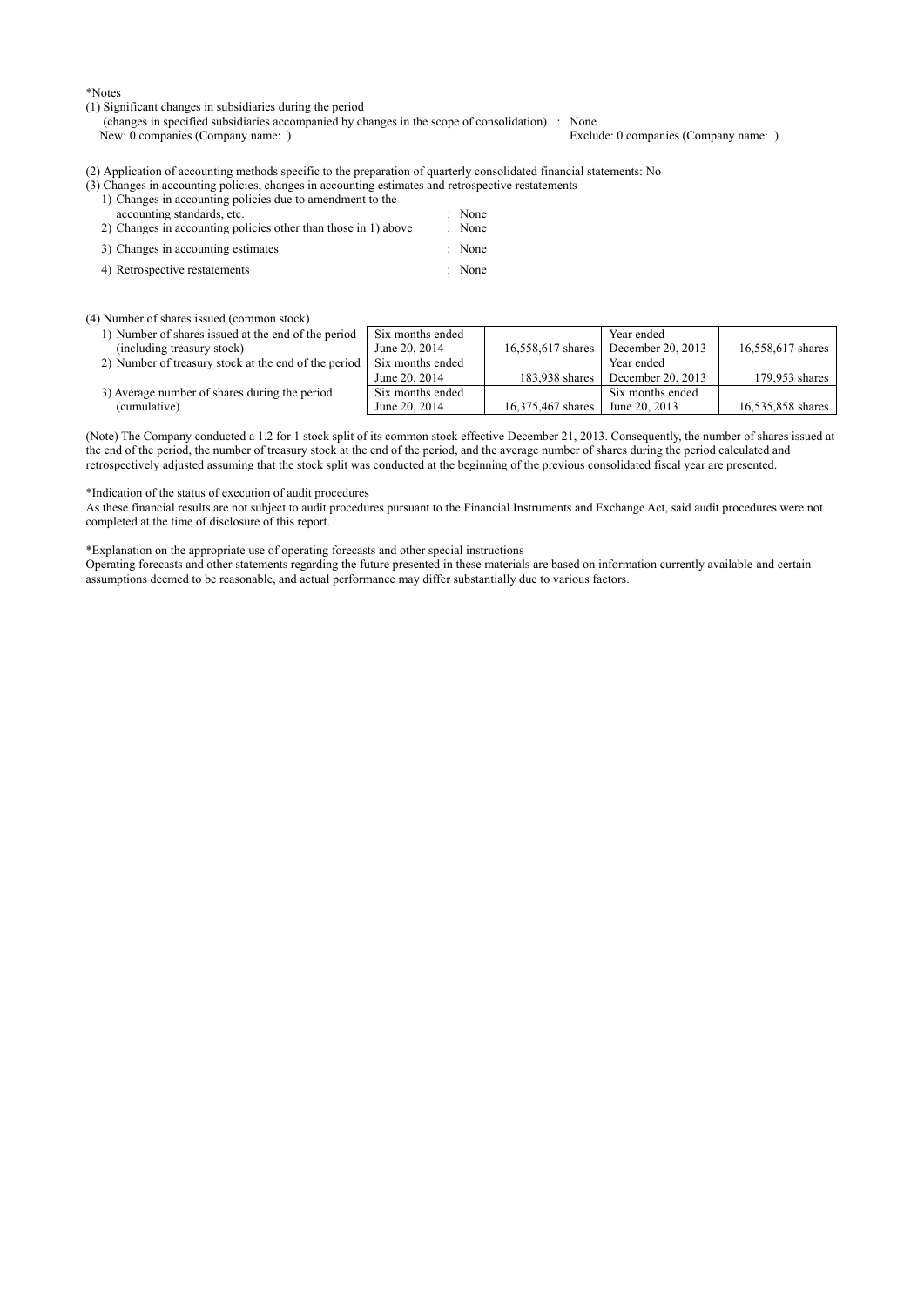Contents of supplementary materials

| (1) |  |
|-----|--|
| (2) |  |
| (3) |  |
|     |  |
| (1) |  |
| (2) |  |
| (3) |  |
|     |  |
| (1) |  |
| (2) |  |
| (3) |  |
| (4) |  |
| (5) |  |
| (6) |  |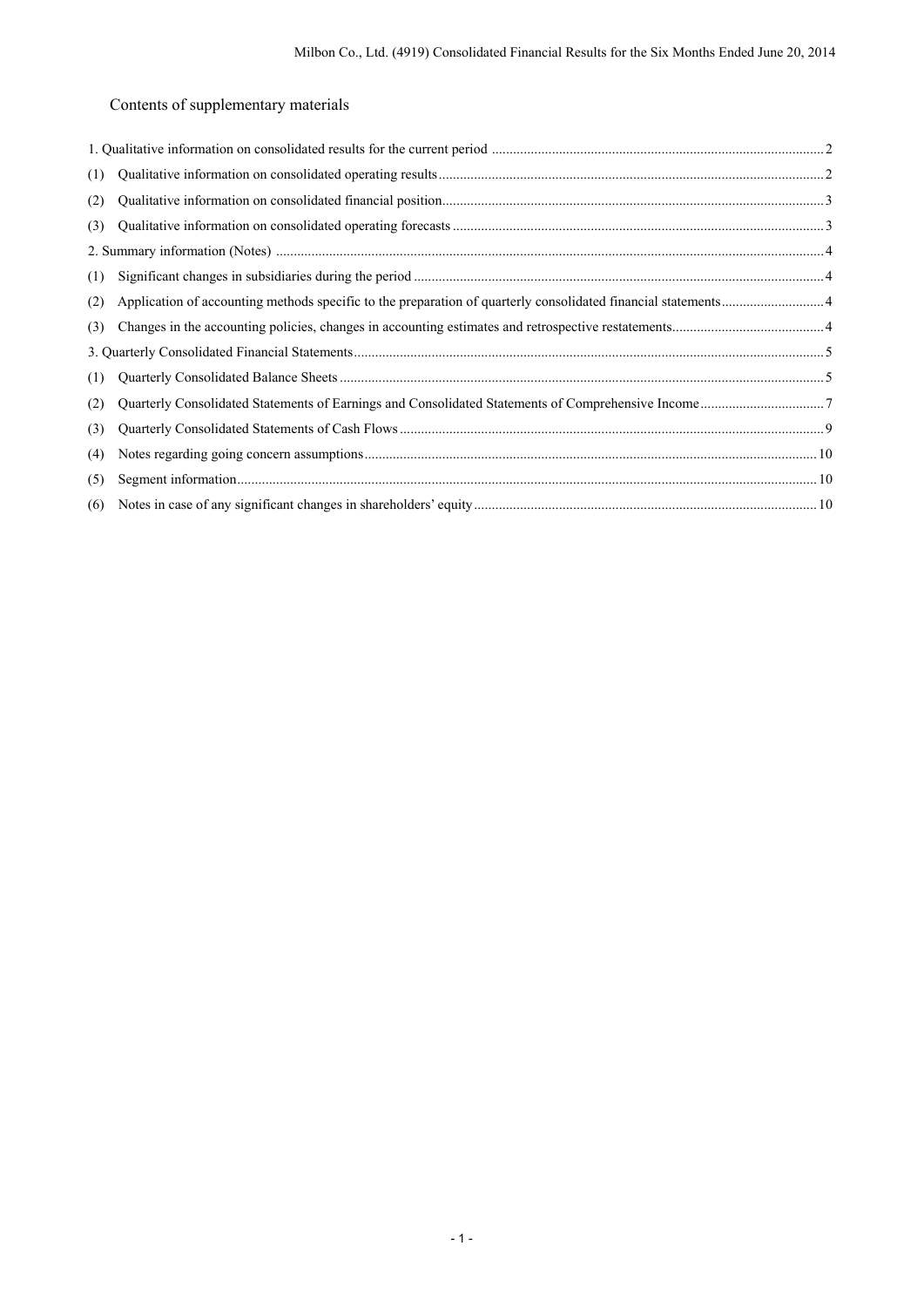## 1. Qualitative information on consolidated results for the current period

## (1) Qualitative information on consolidated operating results

During the six month period ended June 20, 2014, our nation's economy was on a moderate recovery trend, as corporate earnings improved and personal consumption picked up, as a result of the foreign exchange rate stabilizing at a weakening yen. Nevertheless, uncertainty over the future continued to prevail due to increasing concerns about the decelerating economies of the emerging nations, in addition to the backlash from the last-minute demand preceding the consumption tax hike in April in Japan. In the beauty industry, the future remains unpredictable with some experiencing a slowdown in customer traffic following the increase in consumption tax.

Under such circumstances, the Milbon Group, fully aware of the importance of enhancing "intangible value" that centers on communication to answer to the values of mature women, has been promoting initiatives intended for salons under the slogan of "Supporting the nurture of salon professionals with human appeal who will take the stage and live up to intrinsic, absolute value." Consolidated net sales during the six month period ended June 20, 2014 increased to 12,173 million yen (up 6.5% year-on-year). This was primarily due to the extremely strong sales of Aujua Aging Care series Immurise line, which was launched in February, and leave-in treatment Deesse's Elujuda Emulsion, which was launched in June, in the hair-care product category. Favorable sales growth of the overseas subsidiaries thanks to the proactive educational activities conducted in the salons and change in distributor strategy was another factor for the increase.

Operating income was to 2,144 million yen (down 2.3% year-on-year); ordinary income was 1,981 million yen (down 4.0% yearon-year); and net income was 1,190 million yen (down 6.4% year-on-year). This is primarily due to the temporary increase in selling, general and administrative expenses during the six month period ended June 20, 2014 attributable to the incurrence of various costs relating to the extension work of the Central Research Institute and the renewal of sales promotion tools, which had been in the plans since the beginning of the fiscal year.

Breakdown of net sales by product category is shown below:

| $\frac{1}{100}$ of consolidated not safed by product calleger $\frac{1}{100}$<br>$\sum$ |                                   |              |                                   |               |                        |                                |
|-----------------------------------------------------------------------------------------|-----------------------------------|--------------|-----------------------------------|---------------|------------------------|--------------------------------|
| Product category                                                                        | Six months ended<br>June 20, 2013 |              | Six months ended<br>June 20, 2014 |               | Increase<br>(decrease) | Year-on-year<br>change $(\% )$ |
|                                                                                         | Amount                            | Ratio $(\%)$ | Amount                            | Ratio $(\% )$ | amount                 |                                |
| Hair care products                                                                      | 5,906                             | 51.6         | 6,865                             | 56.4          | 958                    | 16.2                           |
| Hair coloring products                                                                  | 4,593                             | 40.2         | 4.397                             | 36.1          | (196)                  | (4.3)                          |
| Permanent wave products                                                                 | 822                               | 7.2          | 797                               | 6.6           | (24)                   | (2.9)                          |
| Others                                                                                  | 111                               | 1.0          | 113                               | 0.9           |                        | 1.6                            |
| Total                                                                                   | 11,433                            | 100.0        | 12,173                            | 100.0         | 739                    | 6.5                            |

[Breakdown of consolidated net sales by product category] (Unit: million yen)

[Breakdown of net sales into domestic and overseas sales] (Unit: Million yen)

|                |        | Six months ended<br>June 20, 2013 |        | Six months ended<br>June 20, 2014 |        | Year-on-year   |
|----------------|--------|-----------------------------------|--------|-----------------------------------|--------|----------------|
|                | Amount | Ratio $(\%)$                      | Amount | Ratio $(\%)$                      | amount | change $(\% )$ |
| Domestic sales | 10,632 | 93.0                              | 10,959 | 90.0                              | 326    | 3.1            |
| Overseas sales | 800    | 7.0                               | 1.213  | 10.0                              | 412    | 51.5           |
| Total          | 11,433 | 100.0                             | 12,173 | 100.0                             | 739    | 6.5            |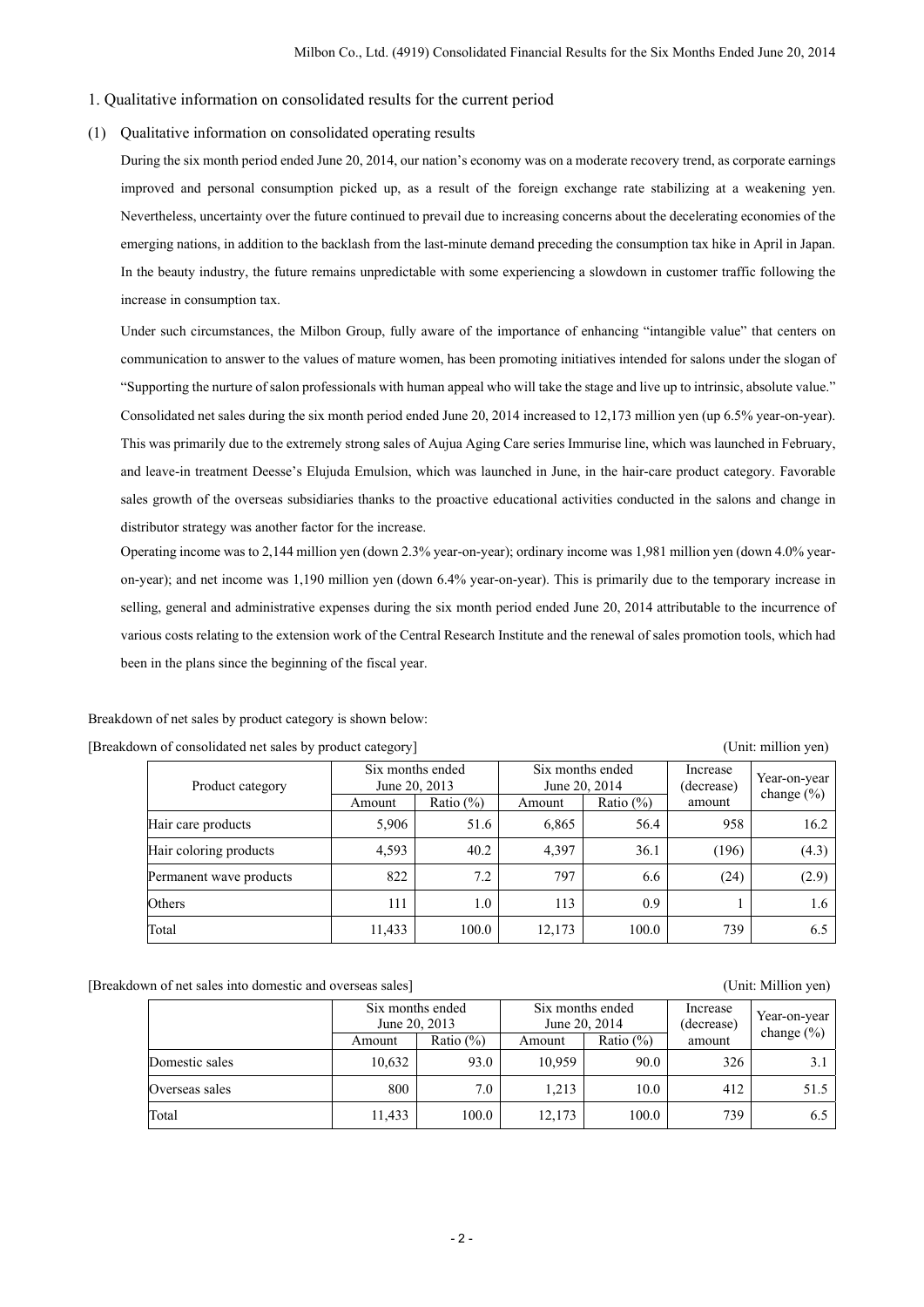- (2) Qualitative information on consolidated financial position
	- 1) Assets, liabilities and net assets

Total assets at the end of the six month period ended June 20, 2014 increased by 905 million yen compared to the end of the previous consolidated fiscal year to 27,226 million yen.

Current assets increased by 649 million yen compared to the end of the previous consolidated fiscal year to 13,587 million yen. This was due mainly to the increase in notes and accounts receivable-trade and in merchandise and finished goods by 427 million yen and 616 million yen, respectively; as well as the decrease in cash and deposits by 646 million yen.

Noncurrent assets increased by 255 million yen compared to the end of the previous consolidated fiscal year to 13,639 million yen. This was due primarily to the increase by 645 million yen attributable to capital expenditure including the extension of the Central Research Institute and a decrease by 477 million yen attributable to the posting of depreciation and amortization.

Current liabilities increased by 131 million yen compared to the end of the previous consolidated fiscal year to 4,101 million yen. This was due mainly to the increase in accounts payable-trade by 314 million yen; in addition to the decrease in income taxes payable by 148 million yen.

There were no material changes in noncurrent liabilities from the end of the previous consolidated fiscal year.

Net assets increased by 814 million yen compared to the end of the previous consolidated fiscal year to 22,963 million yen. This was due mainly to the 712 million yen increase in retained earnings.

As a result, equity ratio changed from the 84.1% at the end of the previous consolidated fiscal year to 84.3%. Net assets per share based on total outstanding shares as of the end of the current consolidated fiscal year increased from 1,352.34 yen per share at the end of the previous consolidated fiscal year to 1,402.40 yen per share.

2) Cash flows

Cash and cash equivalents (hereinafter "net cash") at the end of the six month period ended June 20, 2014 decreased by 647 million yen compared to the end of the previous consolidated fiscal year to 5,962 million yen, as a result of using the net cash provided by operating activities for the payment of income taxes and the payment of dividends.

(Cash flows from operating activities)

Net cash provided by operating activities amounted to 694 million yen. This was mainly the result of posting 1,963 million yen in income before taxes and minority interests, depreciation and amortization of 479 million yen, the 424 million yen increase in notes and accounts receivable-trade, the 755 million yen increase in inventories and 925 million yen in income taxes paid.

(Cash flows from investing activities)

Net cash used in investing activities amounted to 878 million yen. This was mainly due to the purchase of property, plant and equipment of 791 million yen and the purchase of intangible assets of 86 million yen.

(Cash flows from financing activities)

Net cash used in financing activities amounted to 493 million yen. This was mainly due to the cash dividends paid to shareholders of 477 million yen.

(3) Qualitative information on consolidated operating forecasts

In terms of the full-year forecast there are no changes to the previous consolidated performance forecasts, which were announced on January 22, 2014.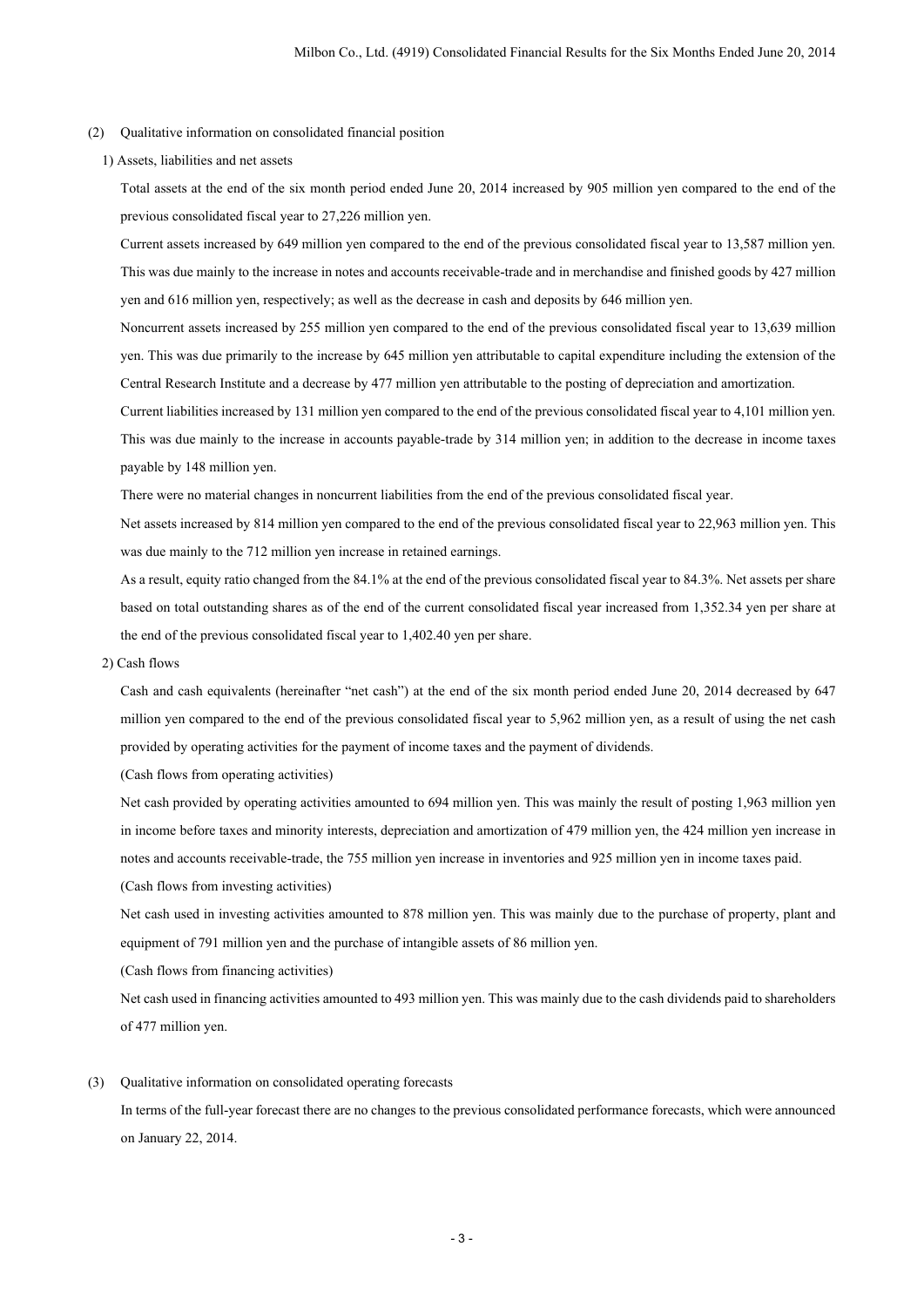- 2. Summary information (Notes)
- (1) Significant changes in subsidiaries during the period None
- (2) Application of accounting methods specific to the preparation of quarterly consolidated financial statements None
- (3) Changes in the accounting policies, changes in accounting estimates and retrospective restatements None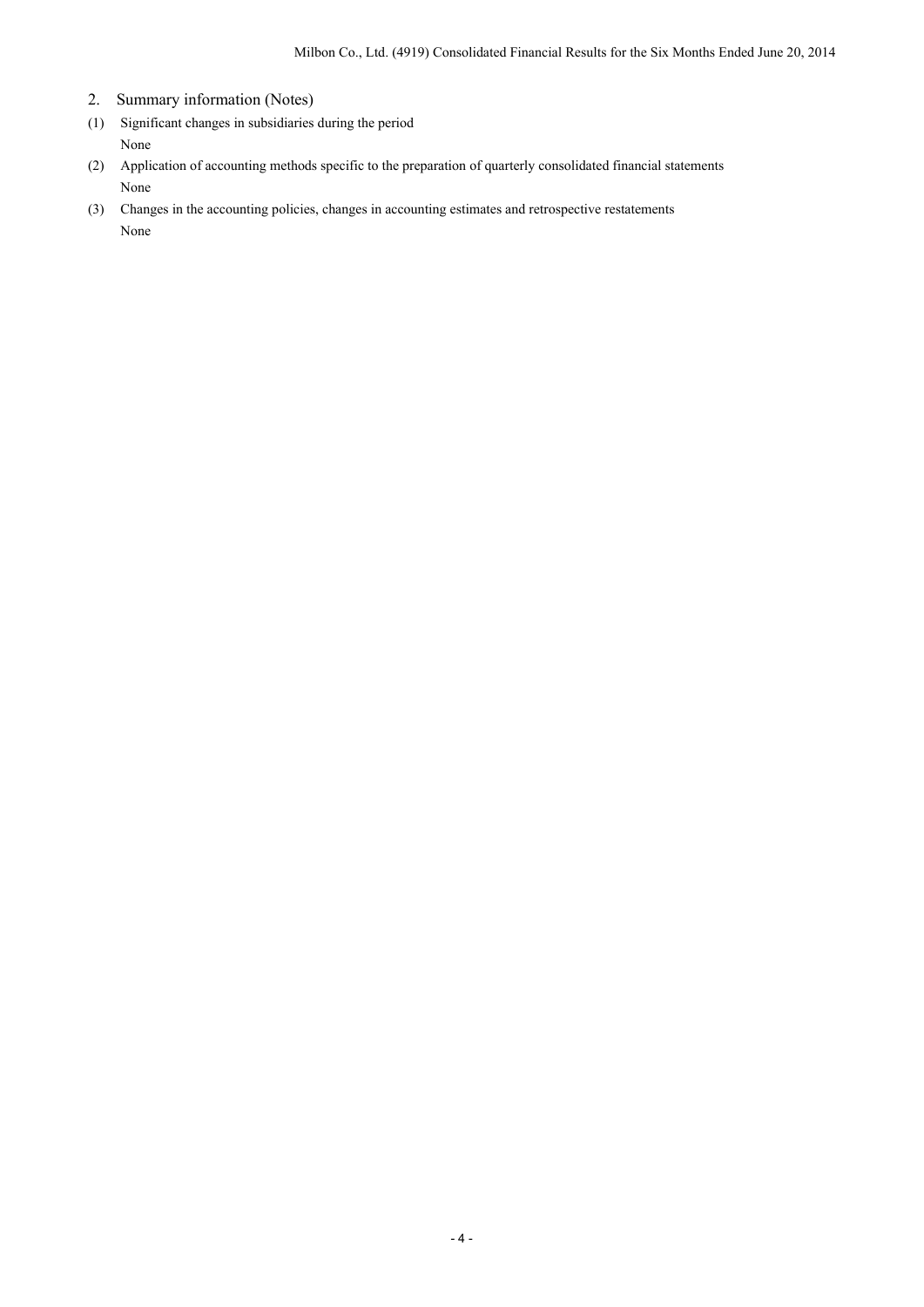- 3. Quarterly Consolidated Financial Statements
	- (1) Quarterly Consolidated Balance Sheets

|                                        |                           | (Thousand yen)                                                        |
|----------------------------------------|---------------------------|-----------------------------------------------------------------------|
|                                        |                           | Previous Consolidated Fiscal Year Current Consolidated Second Quarter |
|                                        | (As of December 20, 2013) | (As of June 20, 2014)                                                 |
| Assets                                 |                           |                                                                       |
| Current assets                         |                           |                                                                       |
| Cash and deposits                      | 6,845,649                 | 6,198,782                                                             |
| Notes and accounts receivable-trade    | 3,110,419                 | 3,538,045                                                             |
| Merchandise and finished goods         | 1,987,133                 | 2,603,931                                                             |
| Work in process                        | 21,957                    | 31,103                                                                |
| Raw materials and supplies             | 607,585                   | 754,827                                                               |
| Other                                  | 420,934                   | 521,896                                                               |
| Allowance for doubtful accounts        | (55,548)                  | (61, 248)                                                             |
| Total current assets                   | 12,938,131                | 13,587,338                                                            |
| Noncurrent assets                      |                           |                                                                       |
| Property, plant and equipment          |                           |                                                                       |
| Buildings and structures, net          | 3,655,029                 | 4,326,676                                                             |
| Machinery, equipment and vehicles, net | 902,286                   | 1,052,492                                                             |
| Land                                   | 4,867,542                 | 4,869,544                                                             |
| Construction in progress               | 835,253                   | 57,478                                                                |
| Other, net                             | 155,945                   | 297,904                                                               |
| Total property, plant and equipment    | 10,416,058                | 10,604,096                                                            |
| Intangible assets                      | 481,762                   | 468,109                                                               |
| Investments and other assets           |                           |                                                                       |
| Investment securities                  | 1,767,519                 | 1,857,292                                                             |
| Other                                  | 767,402                   | 759,171                                                               |
| Allowance for doubtful accounts        | (49, 141)                 | (49, 141)                                                             |
| Total investments and other assets     | 2,485,780                 | 2,567,321                                                             |
| Total noncurrent assets                | 13,383,601                | 13,639,527                                                            |
| Total assets                           | 26,321,732                | 27,226,866                                                            |
| Liabilities                            |                           |                                                                       |
| <b>Current liabilities</b>             |                           |                                                                       |
| Accounts payable-trade                 | 501,379                   | 815,919                                                               |
| Accounts payable-other                 | 1,914,806                 | 1,875,015                                                             |
| Income taxes payable                   | 945,236                   | 796,328                                                               |
| Provision for sales returns            | 26,590                    | 25,061                                                                |
| Provision for bonuses                  | 83,995                    | 83,274                                                                |
| Other                                  | 498,640                   | 506,055                                                               |
| Total current liabilities              | 3,970,648                 | 4,101,655                                                             |
| Noncurrent liabilities                 |                           |                                                                       |
| Provision for retirement benefits      | 55,564                    | 16,498                                                                |
| Other                                  | 146,076                   | 144,862                                                               |
| Total noncurrent liabilities           | 201,641                   | 161,361                                                               |
| <b>Total liabilities</b>               | 4,172,289                 | 4,263,017                                                             |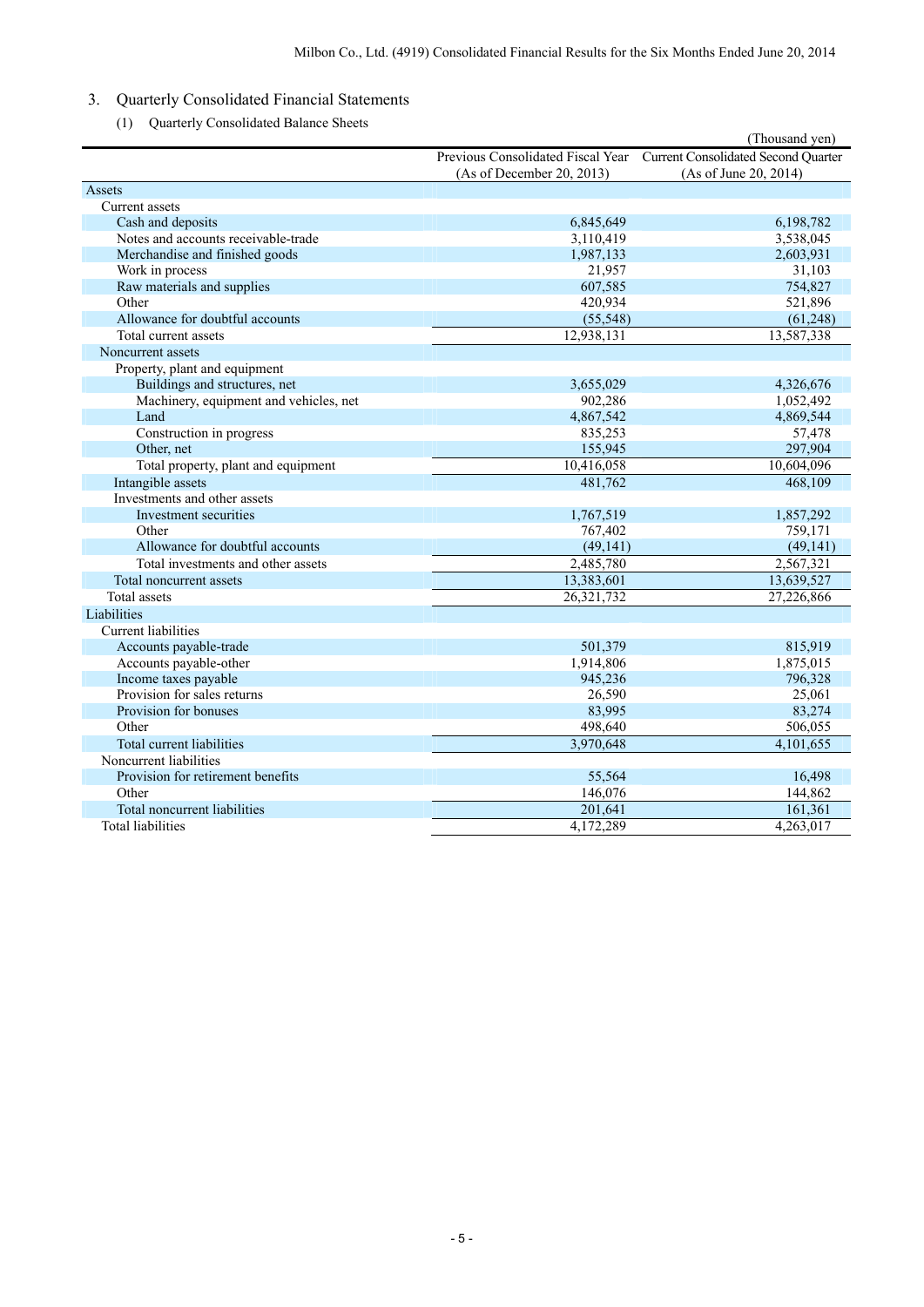|                                                       |                                                                   | (Thousand yen)                                                      |
|-------------------------------------------------------|-------------------------------------------------------------------|---------------------------------------------------------------------|
|                                                       | Previous Consolidated Fiscal<br>Year<br>(As of December 20, 2013) | <b>Current Consolidated Second Quarter</b><br>(As of June 20, 2014) |
| Net assets                                            |                                                                   |                                                                     |
| Shareholders' equity                                  |                                                                   |                                                                     |
| Capital stock                                         | 2,000,000                                                         | 2,000,000                                                           |
| Capital surplus                                       | 199,183                                                           | 199,461                                                             |
| Retained earnings                                     | 20,069,024                                                        | 20,781,411                                                          |
| Treasury stock                                        | (516, 646)                                                        | (532,958)                                                           |
| Total shareholders' equity                            | 21,751,561                                                        | 22,447,913                                                          |
| Accumulated other comprehensive income                |                                                                   |                                                                     |
| Valuation difference on available-for-sale securities | 277,439                                                           | 335,342                                                             |
| Foreign currency translation adjustment               | 120,442                                                           | 180,592                                                             |
| Total accumulated other comprehensive income          | 397,881                                                           | 515,935                                                             |
| Total net assets                                      | 22,149,443                                                        | 22,963,849                                                          |
| Total liabilities and net assets                      | 26,321,732                                                        | 27,226,866                                                          |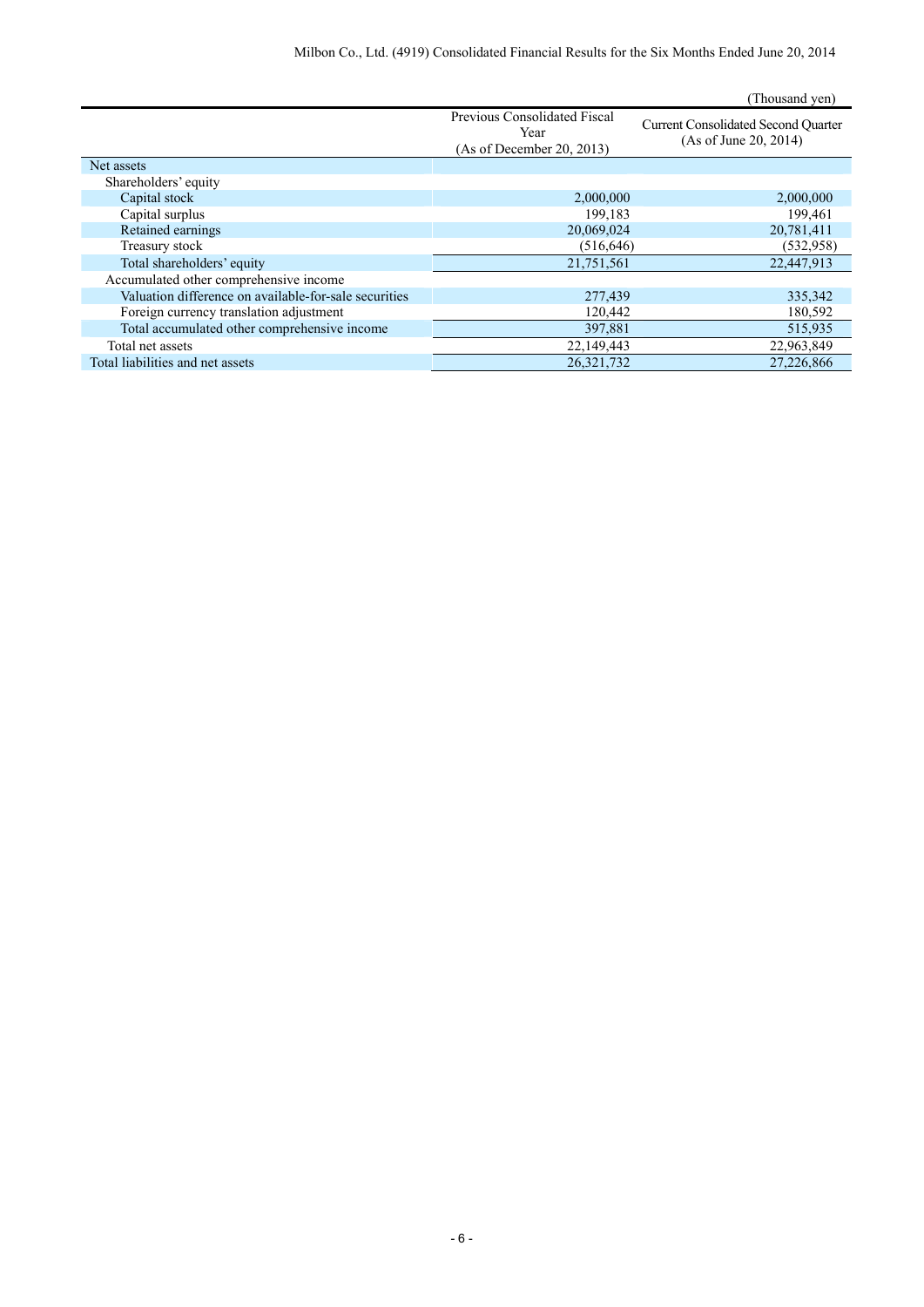(2) Quarterly Consolidated Statements of Earnings and Consolidated Statements of Comprehensive Income Quarterly Consolidated Statements of Earnings

Quarterly Consolidated Six Months Ended June 20, 2013 and 2014

|                                                   |                         | (Thousand yen)          |
|---------------------------------------------------|-------------------------|-------------------------|
|                                                   | <b>Six Months Ended</b> | <b>Six Months Ended</b> |
|                                                   | June 20, 2013           | June 20, 2014           |
|                                                   | (December 21, 2012 -    | (December 21, 2013 -    |
|                                                   | June 20, 2013)          | June 20, 2014)          |
| Net sales                                         | 11,433,847              | 12, 173, 175            |
| Cost of sales                                     | 3,617,568               | 3,736,266               |
| Gross profit                                      | 7,816,279               | 8,436,908               |
| Selling, general and administrative expenses      | 5,620,491               | $\overline{6,}292,582$  |
| Operating income                                  | 2,195,787               | 2,144,326               |
| Non-operating income                              |                         |                         |
| Interest income                                   | 5,811                   | 6,717                   |
| Dividends income                                  | 5,480                   | 6,591                   |
| Foreign exchange gains                            | 16,067                  |                         |
| Company house defrayment income                   | 26,884                  | 22,918                  |
| Other                                             | 6,604                   | 7,646                   |
| Total non-operating income                        | 60,846                  | 43,874                  |
| Non-operating expenses                            |                         |                         |
| Sales discounts                                   | 193,078                 | 195,440                 |
| Foreign exchange losses                           |                         | 11,311                  |
| Other                                             | 56                      | 126                     |
| Total non-operating expenses                      | 193,134                 | 206,877                 |
| Ordinary income                                   | 2.063.499               | 1.981.322               |
| Extraordinary income                              |                         |                         |
| Gain on sales of noncurrent assets                |                         | 811                     |
| Total extraordinary income                        |                         | 811                     |
| Extraordinary loss                                |                         |                         |
| Loss on retirement of noncurrent assets           | 1,247                   | 18,928                  |
| Total extraordinary losses                        | 1,247                   | 18,928                  |
| Income before income taxes and minority interests | 2,062,252               | 1,963,205               |
| Income taxes-current                              | 847,165                 | 775,526                 |
| Income taxes-deferred                             | (56, 406)               | (2, 417)                |
| Total income taxes                                | 790,758                 | 773,108                 |
| Income before minority interests                  | 1,271,494               | 1,190,097               |
| Net income                                        | 1,271,494               | 1,190,097               |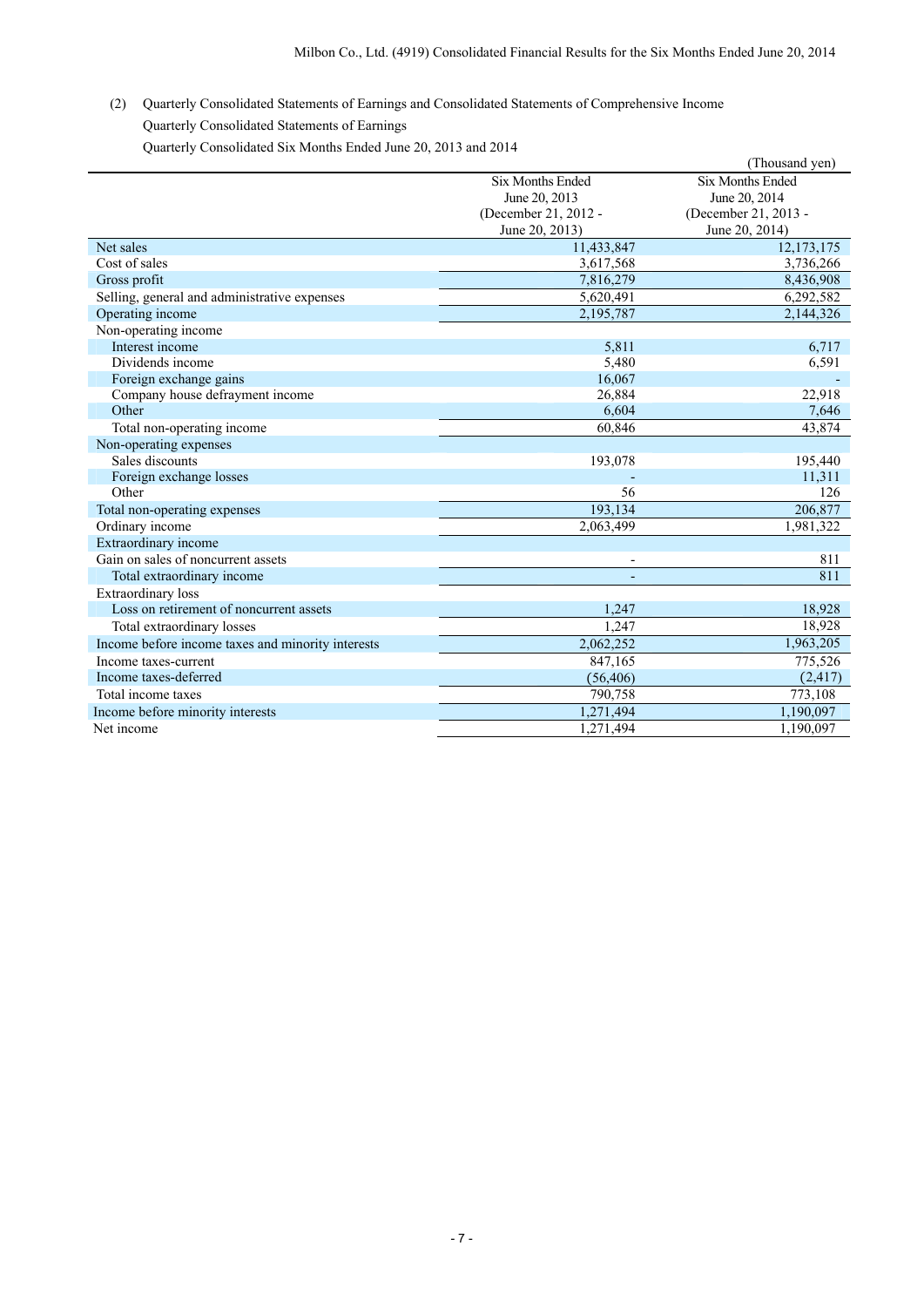Quarterly Consolidated Statements of Comprehensive Income

Quarterly Consolidated Six Months Ended June 20, 2013 and 2014

| $\sqrt{a}$ and $\sqrt{b}$ and $\sqrt{c}$ and $\sqrt{c}$ and $\sqrt{c}$ and $\sqrt{c}$ and $\sqrt{c}$ and $\sqrt{c}$ and $\sqrt{c}$ |                      | (Thousand yen)          |
|------------------------------------------------------------------------------------------------------------------------------------|----------------------|-------------------------|
|                                                                                                                                    | Six Months Ended     | <b>Six Months Ended</b> |
|                                                                                                                                    | June 20, 2013        | June 20, 2014           |
|                                                                                                                                    | (December 21, 2012 - | (December 21, 2013 -    |
|                                                                                                                                    | June 20, 2013)       | June 20, 2014)          |
| Income before minority interests                                                                                                   | 1,271,494            | 1,190,097               |
| Other comprehensive income                                                                                                         |                      |                         |
| Valuation difference on available-for-sale securities                                                                              | 249.698              | 57,903                  |
| Foreign currency translation adjustment                                                                                            | 263,399              | 60,149                  |
| Total other comprehensive income                                                                                                   | 513,097              | 118,053                 |
| Comprehensive income                                                                                                               | 1,784,592            | 1,308,150               |
| Comprehensive income attributable to                                                                                               |                      |                         |
| Comprehensive income attributable to owners of the parent                                                                          | 1,784,592            | 1,308,150               |
| Comprehensive income attributable to minority interests                                                                            |                      |                         |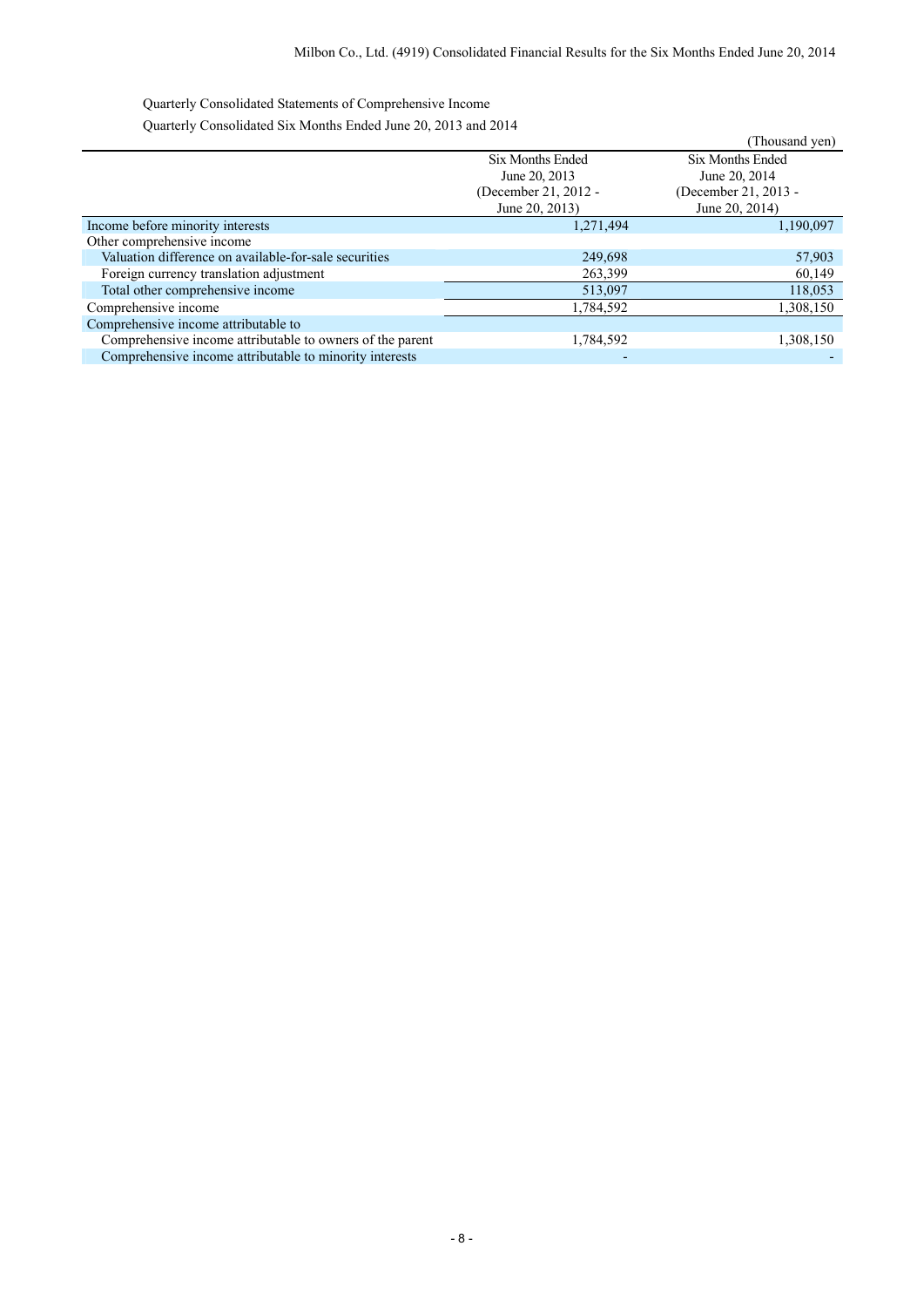## (3) Quarterly Consolidated Statements of Cash Flows

|                                                             |                                                                             | (Thousand yen)                                                              |
|-------------------------------------------------------------|-----------------------------------------------------------------------------|-----------------------------------------------------------------------------|
|                                                             | Six Months Ended<br>June 20, 2013<br>(December 21, 2012 -<br>June 20, 2013) | Six Months Ended<br>June 20, 2014<br>(December 21, 2013 -<br>June 20, 2014) |
| Net cash provided by (used in) operating activities         |                                                                             |                                                                             |
| Income before income taxes and minority interests           | 2,062,252                                                                   | 1,963,205                                                                   |
| Depreciation and amortization                               | 425,444                                                                     | 479,762                                                                     |
| Increase (decrease) in allowance for doubtful accounts      | 3,627                                                                       | 5,395                                                                       |
| Increase (decrease) in provision for bonuses                | 5,973                                                                       | (1,069)                                                                     |
| Increase (decrease) in provision for sales returns          | 12,264                                                                      | (1,528)                                                                     |
| Increase (decrease) in provision for retirement benefits    | 2,974                                                                       | (39, 719)                                                                   |
| Decrease (increase) in prepaid pension costs                |                                                                             | (26, 414)                                                                   |
| Interest and dividends income                               | (11,291)                                                                    | (13,308)                                                                    |
| Foreign exchange losses (gains)                             | (5, 347)                                                                    | 1,929                                                                       |
| Loss (gain) on sales of noncurrent assets                   |                                                                             | (811)                                                                       |
| Loss on retirement of noncurrent assets                     | 1,247                                                                       | 18,928                                                                      |
| Decrease (increase) in notes and accounts receivable-trade  | (153, 736)                                                                  | (424, 446)                                                                  |
| Decrease (increase) in inventories                          | (232, 144)                                                                  | (755, 727)                                                                  |
| Increase (decrease) in notes and accounts payable-trade     | 69,322                                                                      | 303,486                                                                     |
| Other, net                                                  | 236,352                                                                     | 99,001                                                                      |
| Subtotal                                                    | 2,416,938                                                                   | 1,608,683                                                                   |
| Interest and dividends income received                      | 9,182                                                                       | 11,510                                                                      |
| Income taxes paid                                           | (627, 202)                                                                  | (925, 722)                                                                  |
| Net cash provided by (used in) operating activities         | 1,798,918                                                                   | 694,470                                                                     |
| Net cash provided by (used in) investing activities         |                                                                             |                                                                             |
| Purchase of property, plant and equipment                   | (787, 731)                                                                  | (791, 251)                                                                  |
| Proceeds from sales of property, plant and equipment        | 1,259                                                                       | 1,047                                                                       |
| Purchase of intangible assets                               | (82,769)                                                                    | (86,988)                                                                    |
| Payments of loans receivable                                | (2,240)                                                                     | (2,930)                                                                     |
| Collection of loans receivable                              | 10,064                                                                      | 9,476                                                                       |
| Payments into time deposits                                 | (3,587)                                                                     |                                                                             |
| Proceeds from withdrawal of time deposits                   | 197,558                                                                     |                                                                             |
| Payments for guarantee deposits                             | (12, 223)                                                                   | (7,080)                                                                     |
| Proceeds from collection of guarantee deposits              | 3,334                                                                       | 4,653                                                                       |
| Purchase of insurance funds                                 | (790)                                                                       | (924)                                                                       |
| Proceeds from cancellation of insurance funds               |                                                                             | 3,352                                                                       |
| Other, net                                                  | (3,166)                                                                     | (7, 469)                                                                    |
| Net cash provided by (used in) investing activities         | (680, 290)                                                                  | (878, 113)                                                                  |
| Net cash provided by (used in) financing activities         |                                                                             |                                                                             |
| Net decrease (increase) in treasury stock                   | (1, 836)                                                                    | (16, 033)                                                                   |
| Cash dividends paid                                         | (467, 916)                                                                  | (477, 374)                                                                  |
| Net cash provided by (used in) financing activities         | (469, 752)                                                                  | (493, 408)                                                                  |
| Effect of exchange rate change on cash and cash equivalents | 84,139                                                                      | 29,211                                                                      |
| Net increase (decrease) in cash and cash equivalents        | 733,015                                                                     | (647, 839)                                                                  |
| Cash and cash equivalents at beginning of period            | 5,633,298                                                                   | 6,610,371                                                                   |
| Cash and cash equivalents at end of period                  | 6,366,313                                                                   | 5,962,531                                                                   |
|                                                             |                                                                             |                                                                             |